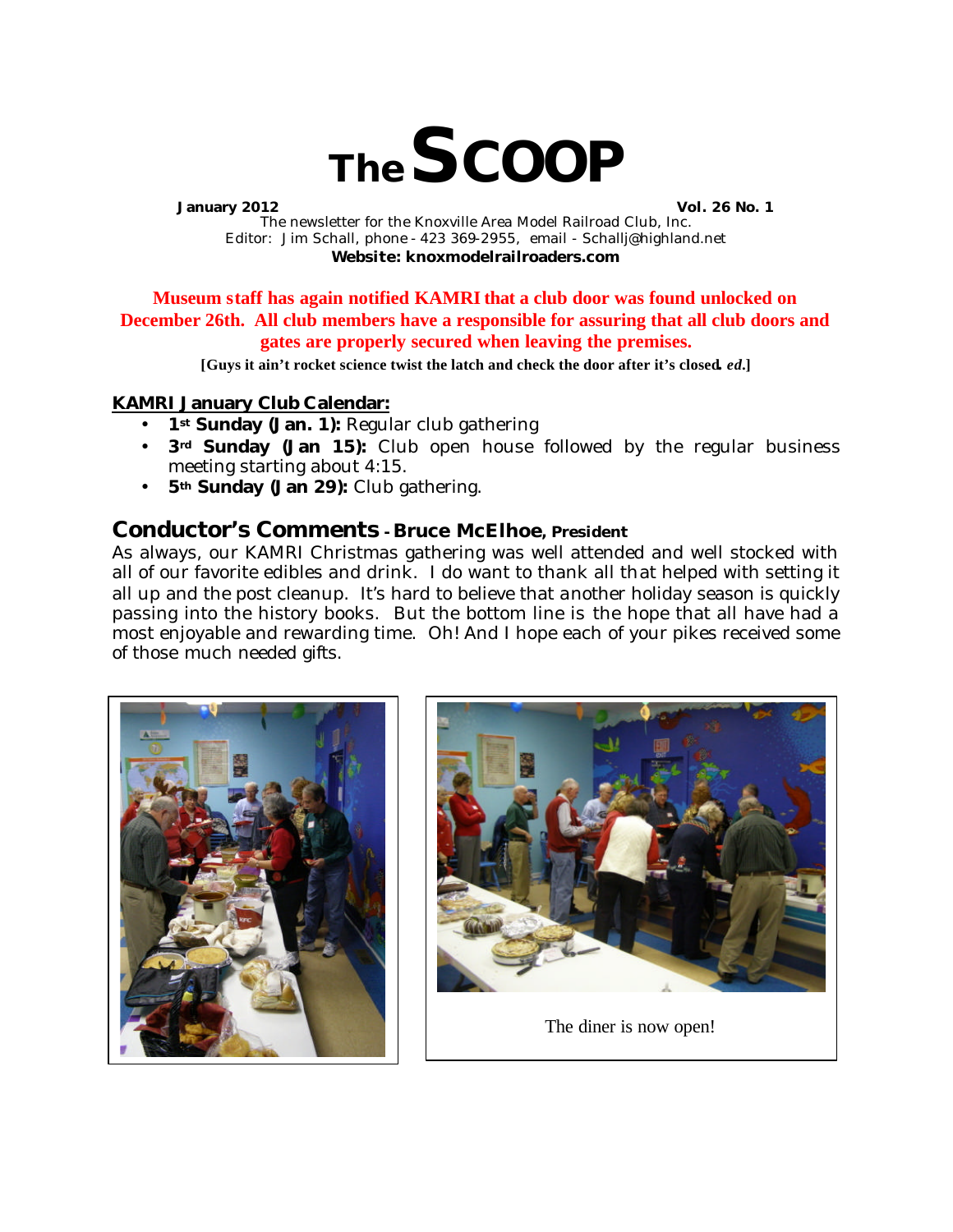Our annual "hear a pin drop" elections  $\mathcal{O}$  were held during our Christmas gathering. The one big change will be the position of club secretary. Jim Shall has held that position for so long I can't recall who may have preceded him. For our 2012 season Jim has announced that he can no longer fill that position due to other time conflicting commitments and would not seek re-election. Speaking for the whole club, I want to thank Jim for all of his time and efforts in supporting our club in this position.

Following a vigorous campaign to find suitable candidates, we did find individuals that would step up and backfill the various club board and officer positions for the 2012 season. Having been duly selected, the club officers and Board members for 2012 are listed below.

| HO Rep #1 - Dick Brion (Chairman]<br>HO Rep #2 - Curt Goff<br>$N/Z$ Rep #1 - Phil Brooks<br>N/Z Rep #2 - Loren Kneeland |
|-------------------------------------------------------------------------------------------------------------------------|
| Large Rep - Jim Schall                                                                                                  |
|                                                                                                                         |

As always, the Christmas Garden Railroad was well received again. We all owe Ken Klipple a big/huge/enormous thank you for taking the lead into making this year's garden another great success. Thanks also to all of you who braved the cold nights to operate the garden. It's a lot of work setting up and taking down everything each night. We need more of you to help out next year.

Thanks again to all of you who helped with the museum's Gala. The feedback I had from Carroll Welsh (CMOR) was that she was quite pleased with the return on investment. It just may have been the good bartending that helped loosened a few pockets.  $\odot$  She also was very thankful for all the support our club has provided during the year.

One final note, **2012 DUES ARE DUE**. The new amount is \$50 payable to KAMRI. You may hand your due to Bob Strickland at one of our gatherings or via mail addressed to Bob @ 118 Wind Chase Drive, Madisonville, TN 37354.

# **HO Division – Alex Cameron**

Here are the dates for January, 2012. The first Sunday is January 1, New Year's Day (or is that New Year Day). Although I am sure that many people will be watching football, there is also some interest in operating, and so we will have our regular operating session that day. Operation starts at 1:30. The third Sunday, January 15 will be a run session, since it is still the regular open house for CMOR. We will start about 1:00. There will be Saturday work sessions on January 7 and 21. Thursday work sessions will be on January 5, 12, 19, and 26 starting at 9:30. There is a fifth Sunday in January, the 29, and that will be a work/run session.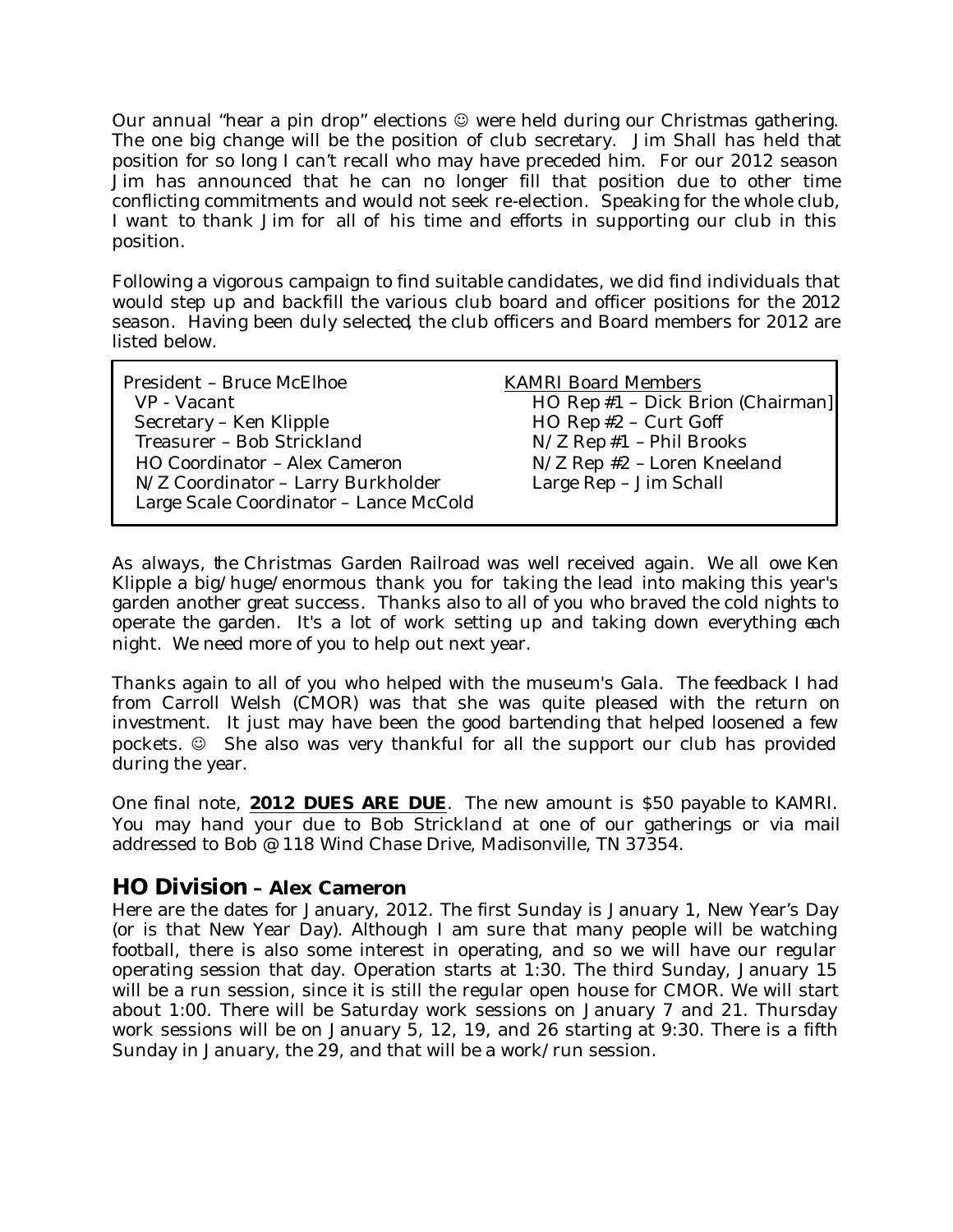We helped with the CMOR Gala on Friday night, December 2. Many thanks to all the club members who came and helped running trains, manning the bar, and serving wine. Unfortunately, we only had a few visitors to see the trains. The one informal report that I heard was that the CMOR did very well with the Gala.

The first Sunday was then the KAMR Christmas party instead of our usual operating session. There were about 40 people at the party and I hope that all had a good time.

Work session attendance has been sporadic again in December. We did do a major pick up and clean on the club area before the Gala, and now of course can't find anything. We have had our usual maintenance items. I don't recall any note worthy problems at this point.

I have now built a curved turnout to replace the troublesome one on the lower loop. That replacement will be done when we can schedule it so as to cause minimal disruption to normal operation.

After an unsuccessful struggle to fix the noisy blower on the paint spray booth, we have decided to just live with it a while, and see how bad it is in actual operation. If any club member wishes to use the spray booth, see me (Alex Cameron).

Curt and I are still operating on Tuesday AM, and frequently have been having others join us. Remember to bring locomotives and controllers for the first Sunday operating session, and for the third Sunday run session.

# **N/Z Division - Larry Burkholder**

I hope everyone had a great Christmas and if you got any new railroad toys bring them by the club for show and tell.

Our latest efforts have focused on designing a "interchange yard" to give us some place to send cars off the main route, such as to Memphis or Knoxville. The goal is to minimize turnouts needed to cover about six locations being fed from two mains. Separate yards from each line would require about twelve turnouts. We have designed a single yard being fed from both lines through a "Y" switch, cutting the turnout count in half. We have salvaged some automatic Atlas switches from a donated layout in the basement to use for the yard. Automatic switches will be required because the yard lies outside our reachable working area. Several additional crossovers are required to improve access. With these additions we should be ready to start operations.

Once again our N scale division stepped up to fill a club need by joining Ken Klipple to man the garden railroad for a special children's program by the museum the morning of December 14th. With no general club announcement in advance, the program sneaked up on us. I was not available, but an emergency call the night before got Bob Mugge to agree to come out to help. These things need to be planned and manning requirements filled well in advance. Thanks to Ken for remembering it and contacting me for help the day before.